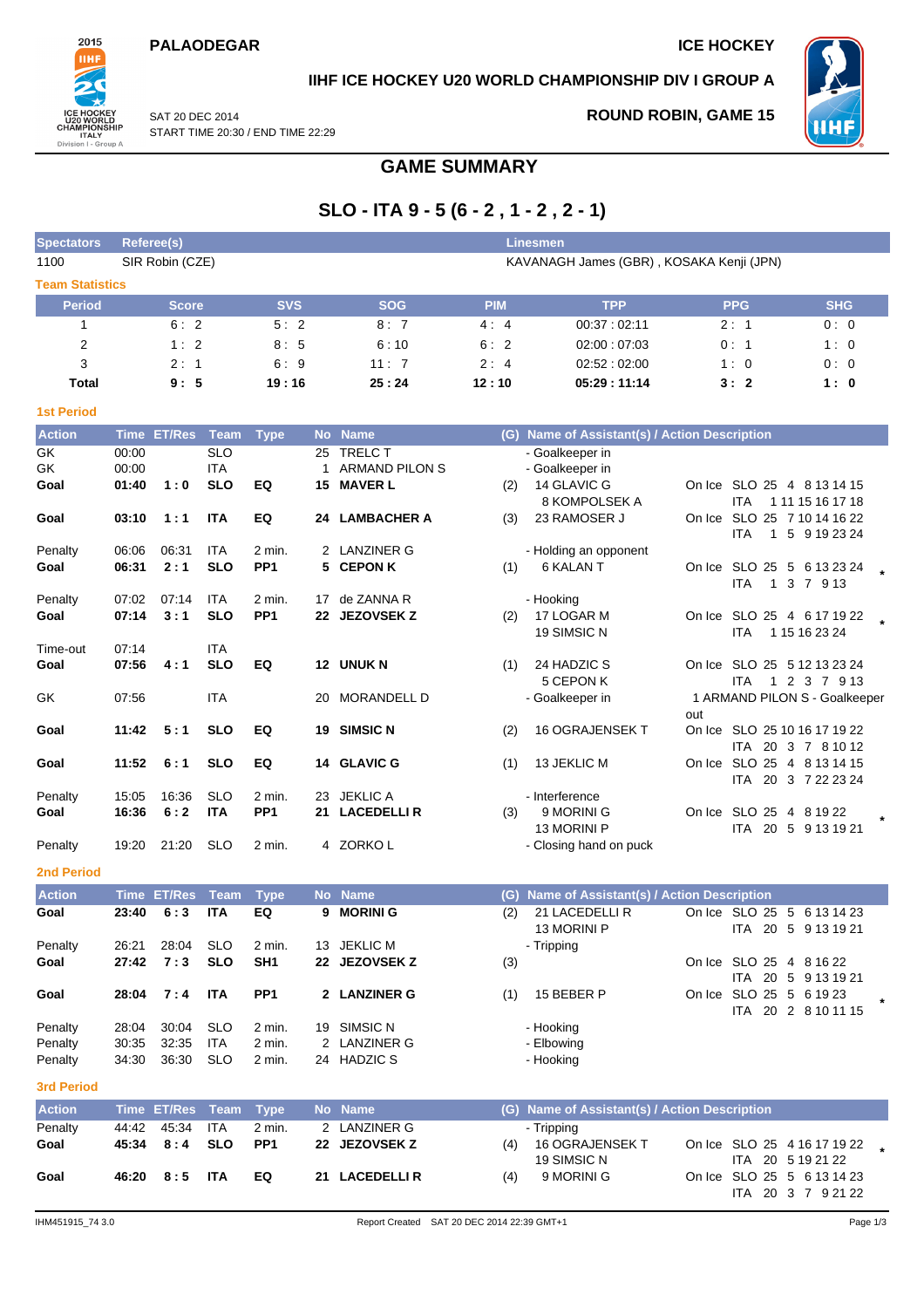## **PALAODEGAR ICE HOCKEY**



**IIHF ICE HOCKEY U20 WORLD CHAMPIONSHIP DIV I GROUP A**



SAT 20 DEC 2014 START TIME 20:30 / END TIME 22:29

## **ROUND ROBIN, GAME 15**

| <b>Action</b> |       | Time ET/Res Team Type |            |          | No Name          |     | (G) Name of Assistant(s) / Action Description |     |                             |
|---------------|-------|-----------------------|------------|----------|------------------|-----|-----------------------------------------------|-----|-----------------------------|
| Goal          | 46:35 | 9:5                   | <b>SLO</b> | EQ       | 6 KALAN T        | (2) | 12 UNUK N                                     |     | On Ice SLO 25 6 12 13 23 24 |
|               |       |                       |            |          |                  |     | 24 HADZIC S                                   |     | ITA 20 5 17 18 19 22        |
| Penalty       | 47:05 | 49:05                 | ITA        | 2 min.   | 10 MAGNABOSCO JA |     | - Slashing                                    |     |                             |
| Penalty       | 49.41 | 51:41                 | <b>SLO</b> | $2$ min. | 15 MAVER L       |     | - High Sticking                               |     |                             |
| GK            | 60:00 |                       | <b>SLO</b> |          |                  |     |                                               |     | 25 TRELC T - Goalkeeper out |
| GK            | 60:00 |                       | <b>ITA</b> |          |                  |     |                                               |     | 20 MORANDELL D - Goalkeeper |
|               |       |                       |            |          |                  |     |                                               | out |                             |

#### **Goalkeeper Records**

#### **Team : SLO - Slovenia**

| Team: ITA - Italy |  |  |
|-------------------|--|--|
|                   |  |  |

| No Name        | SOG | SVS | <b>MIP</b> | No Name                    | SOG | <b>SVS</b> | <b>MIP</b> |
|----------------|-----|-----|------------|----------------------------|-----|------------|------------|
| 25 TRELC Tomaz | 24  | 19  | 60:00      | 20 MORANDELL Daniel        | 20  | 15         | 52:04      |
| 20 US Zan      |     |     |            | <b>ARMAND PILON Simone</b> |     |            | 07:56      |

### **Game Statistics**

| Team : SLO (blue) |                             |          |                |                |                |                |                |          |        |   |                      |                |    |           |             |
|-------------------|-----------------------------|----------|----------------|----------------|----------------|----------------|----------------|----------|--------|---|----------------------|----------------|----|-----------|-------------|
|                   | Head Coach: DRINOVEC Gorazd |          |                |                |                |                |                |          |        |   | <b>Shots on Goal</b> |                |    |           |             |
| <b>No Pos</b>     | <b>Name</b>                 | G        | A              | P              | <b>PIM</b>     | $FO+$          | FO-            | $FO+/-$  | FO%    |   | $\overline{2}$       | $\overline{3}$ | OT | <b>TS</b> | $+/-$       |
| 5 D               | CEPON Kristjan +A           |          |                | 2              | 0              | 0              | 0              | 0        | 0.00   |   | $\Omega$             | 2              |    | 3         | $-1$        |
| 6 F               | <b>KALAN Tilen</b>          |          |                | $\overline{2}$ | 0              | 8              | 8              | $\Omega$ | 50.00  | 0 |                      | $\overline{2}$ |    | 3         | $-1$        |
| 12 F              | <b>UNUK Nik</b>             |          |                | $\overline{2}$ | 0              |                | 3              | $-2$     | 25.00  | 2 | 0                    | 0              |    | 2         | $+2$        |
| 23 D              | JEKLIC Ales +A (BP)         | 0        | 0              | 0              | 2              | 0              | 0              | 0        | 0.00   | 0 | 0                    | 0              |    | 0         | $\mathbf 0$ |
| 24 F              | <b>HADZIC Sebastjan</b>     | $\Omega$ | $\overline{2}$ | $\overline{2}$ | $\overline{2}$ | $\overline{2}$ | $\overline{2}$ | $\Omega$ | 50.00  | 0 | $\mathbf 0$          | $\Omega$       |    | 0         | $+2$        |
| 7 D               | <b>KRAIGHER Luka</b>        | 0        | 0              | 0              | 0              | 0              | 0              | 0        | 0.00   | 0 | 0                    | 0              |    | 0         | $-1$        |
| 16 F              | <b>OGRAJENSEK Tim</b>       | 0        | $\overline{2}$ | $\overline{2}$ | 0              | 0              | 0              | 0        | 0.00   | 0 | 0                    |                |    |           | $+1$        |
| 17 D              | LOGAR Miha +C               | 0        |                |                | 0              | $\mathbf 0$    | 0              | $\Omega$ | 0.00   | 0 | 0                    |                |    |           | $+1$        |
| F<br>19           | <b>SIMSIC Nik</b>           |          | 2              | 3              | 2              | 12             | 2              | 10       | 85.71  |   | 0                    | 0              |    |           | $+1$        |
| 22 F              | JEZOVSEK Zan                | 3        | $\Omega$       | 3              | $\Omega$       | 1              | 0              | 1        | 100.00 | 1 |                      | 3              |    | 5         | $+1$        |
| 4 D               | <b>ZORKO Luka</b>           | 0        | 0              | 0              | 2              | 0              | 0              | 0        | 0.00   | 0 | $\overline{2}$       | 0              |    | 2         | $+3$        |
| D<br>8            | <b>KOMPOLSEK Andraz</b>     | 0        |                |                | 0              | 0              | 0              | 0        | 0.00   | 0 | 0                    |                |    |           | $+3$        |
| F<br>13           | <b>JEKLIC Matic</b>         | 0        |                |                | 2              | 0              | 3              | $-3$     | 0.00   | 0 | 0                    | 0              |    |           | $+2$        |
| 14 F              | <b>GLAVIC Gasper</b>        |          |                | $\overline{2}$ | 0              | 0              | 0              | 0        | 0.00   | 1 | 0                    | 0              |    |           | $-1$        |
| 15 F              | <b>MAVER Luka</b>           | 1        | 0              |                | 2              | 8              | 12             | $-4$     | 40.00  | 1 | $\overline{2}$       |                |    | 4         | $+2$        |
| 10 D              | LAMPIC Jan                  | 0        | 0              | 0              | 0              | 0              | 0              | 0        | 0.00   | 1 | $\mathbf 0$          | 0              |    |           | 0           |
| 21 F              | POTOCNIK Kristof            | 0        | 0              | $\Omega$       | 0              | $\mathbf 0$    | $\Omega$       | $\Omega$ | 0.00   | 0 | 0                    | 0              |    | 0         | $\mathbf 0$ |
| 20 GK             | US Zan                      | 0        | 0              | 0              | 0              |                |                |          |        |   | $\Omega$             | 0              |    | 0         |             |
| 25 GK             | <b>TRELC Tomaz</b>          | 0        | 0              | 0              | 0              |                |                |          |        |   | $\Omega$             | 0              |    | 0         |             |
| Total             |                             | 9        | 13             | 22             | 12             | 32             | 30             | 2        | 51.61  | 8 | 6                    | 11             |    | 25        |             |

|                    | <b>Feam: ITA (white)</b>  |          |                |                |            |             |          |          |       |          |                |                      |                |                |
|--------------------|---------------------------|----------|----------------|----------------|------------|-------------|----------|----------|-------|----------|----------------|----------------------|----------------|----------------|
|                    | Head Coach: KOSTNER Erwin |          |                |                |            |             |          |          |       |          |                | <b>Shots on Goal</b> |                |                |
| <b>No Pos</b>      | <b>Name</b>               | G        | A              | P              | <b>PIM</b> | FO+         | FO-      | $FO+/-$  | FO%   |          | $\overline{2}$ | <b>OT</b><br>3       | <b>TS</b>      | $+/-$          |
| 3 D                | <b>TAUFERER Ivan</b>      | 0        | $\Omega$       | 0              | 0          | 0           | 0        | 0        | 0.00  | 0        |                | 0                    | 1              | $-2$           |
| 7 D                | <b>PLONER Maximilian</b>  | 0        | 0              | 0              | 0          | 0           |          | 0        | 0.00  | 0        | 0              |                      | 0              | $-2$           |
| 22 F               | <b>DANTONE Matteo</b>     | 0        | 0              | 0              | $\Omega$   | 0           |          | 0        | 0.00  | 0        | 0              | 0                    | $\Omega$       | $-1$           |
| 23 F               | RAMOSER Joachim +A        | 0        |                |                | 0          | 1           |          | 0        | 50.00 | 0        |                |                      |                | 0              |
| 24 F               | <b>LAMBACHER Alex</b>     |          | 0              |                | 0          | 11          | 13       | $-2$     | 45.83 | 1        | 2              | 0                    | 3              | $\mathbf 0$    |
| 5 D                | COSTA Daniel +A           | 0        | 0              | 0              | 0          | 0           | $\Omega$ | 0        | 0.00  |          | 3              | $\Omega$             | 4              | $\overline{0}$ |
| F<br>9             | MORINI Giovanni +C        |          | $\overline{2}$ | 3              | 0          | 9           | 8        |          | 52.94 |          | 2              |                      | 4              | $+1$           |
| F<br>13            | <b>MORINI Paolo</b>       | 0        | 2              | $\overline{2}$ | 0          | $\mathbf 0$ | $\Omega$ | 0        | 0.00  | $\Omega$ | $\Omega$       | <sup>0</sup>         | $\Omega$       | $-1$           |
| D<br>19            | <b>CORDIANO Massimo</b>   | 0        | 0              | 0              | 0          | 0           | 0        | 0        | 0.00  | 0        | 0              |                      | 1              | 0              |
| $\mathsf{F}$<br>21 | LACEDELLI Riccardo (BP)   | 2        |                | 3              | 0          | $\mathbf 0$ | $\Omega$ | $\Omega$ | 0.00  | 1        | 0              |                      | $\overline{2}$ | $+1$           |
| F<br>11            | <b>CONCI Davide</b>       | 0        | $\Omega$       | 0              | 0          | 0           | $\Omega$ | 0        | 0.00  | 0        | 0              | 0                    | 0              | $-1$           |
| 15 D               | <b>BEBER Philipp</b>      | $\Omega$ |                |                | 0          | $\mathbf 0$ | $\Omega$ | 0        | 0.00  | 0        | 0              | 0                    | 0              | $-1$           |
| 16 D               | SEEBER Ivan               | 0        | 0              | 0              | 0          | 0           | 0        | 0        | 0.00  | 0        | 0              | 0                    | 0              | $-1$           |
| 17 F               | de ZANNA Ronny            | 0        | 0              | 0              | 2          | 0           | 0        | 0        | 0.00  |          | 0              | 0                    | 1              | $-2$           |
| 18 F               | <b>BARNABO Luca</b>       | 0        | 0              | 0              | 0          | 4           | 5        | -1       | 44.44 | 0        | 0              | 2                    | $\overline{2}$ | $-2$           |
| 2 D                | <b>LANZINER Gregor</b>    |          | 0              |                | 6          | 0           | 0        | 0        | 0.00  | 0        |                | 0                    | 1              | $-1$           |
| 8 F                | <b>PACE Fabrizio</b>      | 0        | 0              | 0              | 0          | 5           | 4        |          | 55.56 | 0        | 0              |                      |                | $-1$           |